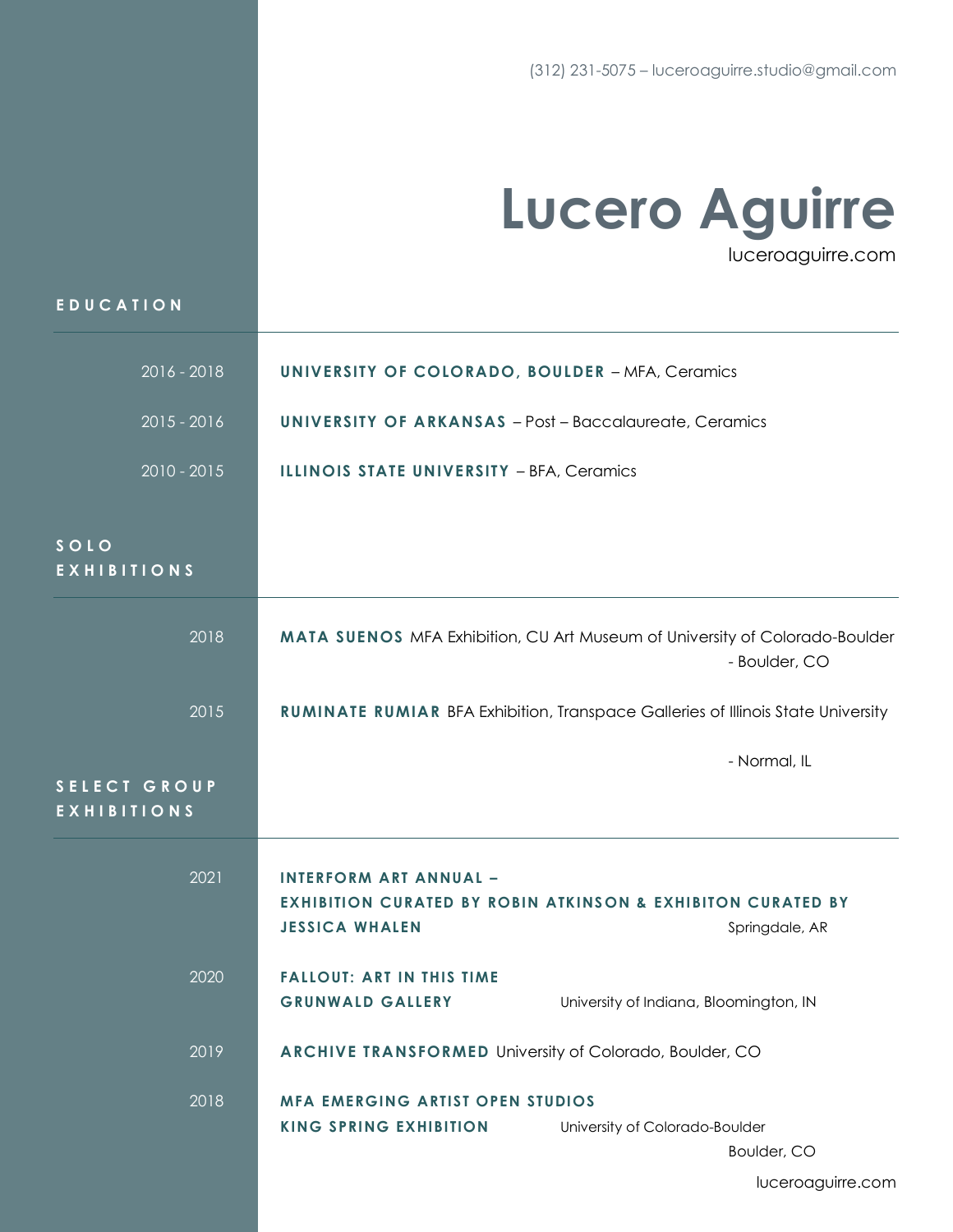| 2017 | <b>KING SPRING EXHIBITION</b>                                         | University of Colorado-Boulder                                                      |
|------|-----------------------------------------------------------------------|-------------------------------------------------------------------------------------|
|      |                                                                       | Boulder, CO                                                                         |
| 2016 |                                                                       | <b>UARK CERAMICS SPRING EXHIBITION University Of Arkansas Ceramics Department</b>   |
|      |                                                                       | Fayetteville, AR                                                                    |
|      | <b>FIRST THURSDAY EXHIBITION Lalaland Gallery, Fayetteville, AR</b>   |                                                                                     |
|      | <b>L.A.R.K EXHIBITION</b> Louisiana State University, Baton Rouge, LA |                                                                                     |
| 2015 | <b>CERAMICS HOLIDAY EXHIBITION</b>                                    |                                                                                     |
|      |                                                                       | University Of Arkansas Ceramics Department, Fayetteville, AR                        |
|      |                                                                       | <b>STUDENT ANNUAL University Galleries of Illinois State University, Normal, IL</b> |
|      | <b>ON POINT</b> Jan Brandt Gallery, Bloomington, IL                   |                                                                                     |
| 2014 | <b>THREE QUARTERS</b> Jan Brandt Gallery, Bloomington, IL             |                                                                                     |
|      |                                                                       | 87TH ANNUAL MCLEAN COUNTY AMATEUR ART COMPETITION                                   |
|      |                                                                       | McLean County Arts Center, Bloomington, IL                                          |
| 2012 |                                                                       | <b>STUDENT ANNUAL University Galleries of Illinois State University, Normal, IL</b> |
|      |                                                                       |                                                                                     |

**A R T I S T L E C T U R E S**

| 2021                | PANEL DE ARTISTAS LOCALES:LA IMPORTANCIA DE LA EDUCACION<br><b>ARTISTICA</b><br>RootED, Springdale, AR |
|---------------------|--------------------------------------------------------------------------------------------------------|
| 2020                | AAFF X INTERWEAVE X ROOT ED: NUESTRA ALEGRIA/JOY                                                       |
|                     | Interweave Community Project, Fayetteville, AR                                                         |
| 2019                | ARCHIVE TRANSFORMED: MAKING SPACE FOR LOS SEIS                                                         |
|                     | University of Colorado, Boulder, CO                                                                    |
| 2018                | <b>MFA CONVERSATIONS W LISA KATCHODORIAN</b>                                                           |
|                     | Louisiana State University, Baton Rouge, LA                                                            |
| 2016                | L.A.R.K EXHIBITION Louisiana State University, Baton Rouge, LA                                         |
| 2015                | <b>RUMINATE RUMIAR Illinois State University, Normal, IL</b>                                           |
|                     |                                                                                                        |
|                     |                                                                                                        |
|                     |                                                                                                        |
| <b>PROFESSIONAL</b> |                                                                                                        |
|                     |                                                                                                        |
| <b>EXPERIENCE</b>   |                                                                                                        |
| 2020                | <b>COMMUNITY PROGRAMS COORDINATOR- CRYSTAL BRIDGES</b>                                                 |
|                     | - Bentonville, AR                                                                                      |
|                     |                                                                                                        |
| 2021                | AAFF X INTERWEAVE X ROOT ED WORKSHOP – CO-FACILITATOR                                                  |
|                     | INTERWEAVE COMMUNITY PROJECT                                                                           |
|                     | - Springdale, AR                                                                                       |
| 2020                | <b>RESIDENT ARTIST &amp; INSTRUCTOR - INGLES BASICO</b>                                                |

luceroaguirre.com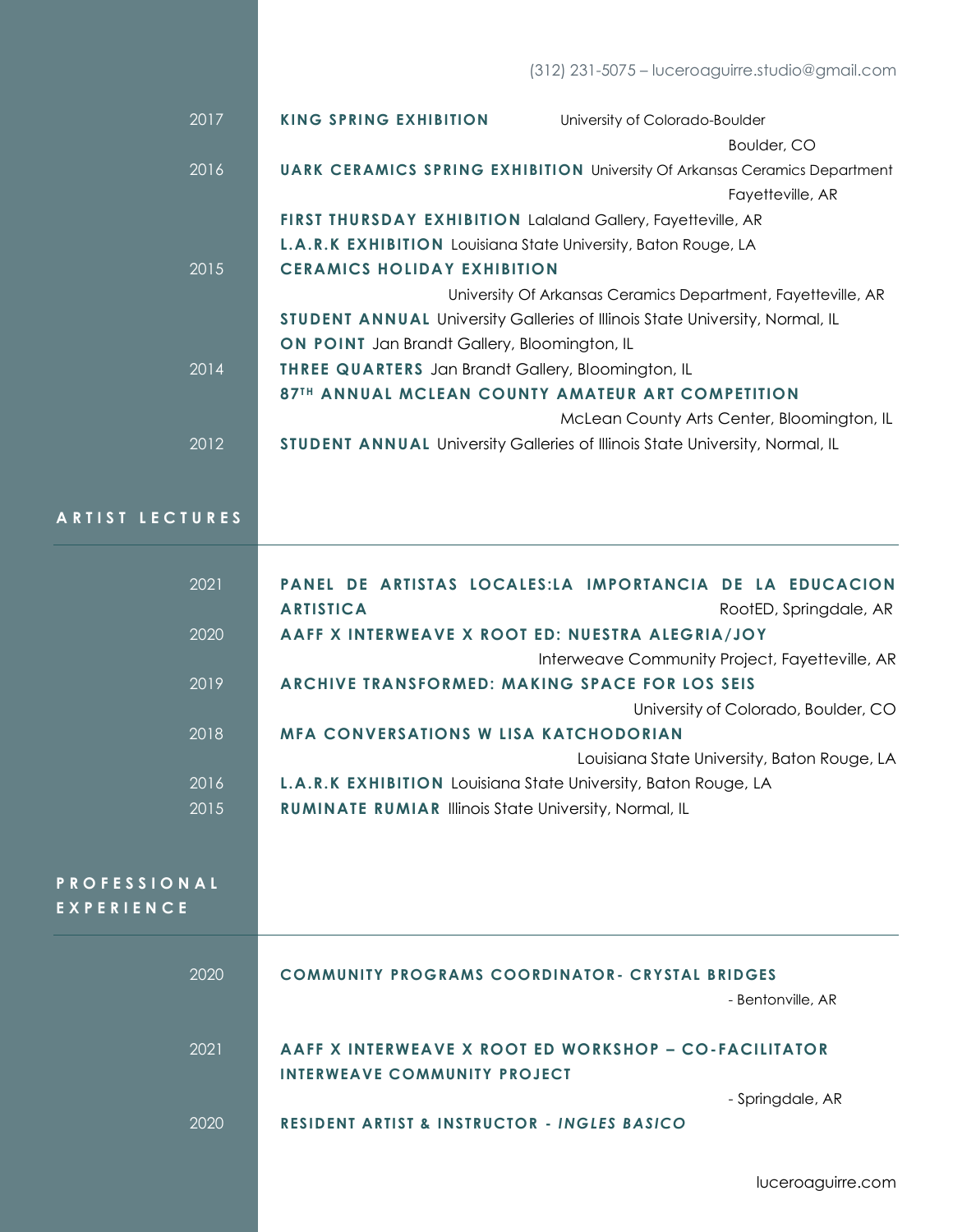|      | <b>INTERWEAVE COMMUNITY PROJECT</b>                                                            |
|------|------------------------------------------------------------------------------------------------|
|      | - Springdale, AR                                                                               |
| 2019 | Youth Services Specialist, Columbus Metropolitan Library                                       |
|      | - Columbus, OH                                                                                 |
| 2018 | <b>Instructor, Fall Section: Ceramics for Non-Majors, CU Boulder</b>                           |
|      | - Boulder, CO                                                                                  |
|      | <b>Instructor, Summer Section: Ceramics for Non-Majors, CU Boulder</b>                         |
|      | - Boulder, CO                                                                                  |
|      | Visiting Lecturer, Science Discovery @ CU-Boulder                                              |
|      | <b>iMovie</b><br><b>Camps:</b>                                                                 |
|      | <b>Stop-Motion animation</b>                                                                   |
|      | <b>iPad Art</b>                                                                                |
|      | <b>Science of Art</b>                                                                          |
|      | - Boulder, CO                                                                                  |
|      | <b>Graduate Assistant, Foundations Area at University of Colorado-Boulder</b><br>- Boulder, CO |
|      |                                                                                                |
| 2017 | Teaching Assistant, Intro to Hand building - Kim Dickey                                        |
|      | - Boulder, CO                                                                                  |
|      | <b>Graduate Assistant, Foundations Area at University of Colorado-Boulder</b>                  |
|      | - Boulder, CO                                                                                  |
|      | Visiting Lecturer, Science Discovery @ CU                                                      |
|      | <b>iPad Art</b><br><b>Camps:</b>                                                               |
|      | <b>Science of Art</b>                                                                          |
|      |                                                                                                |
|      |                                                                                                |
|      | - Boulder, CO                                                                                  |
|      | <b>Studio Assistant to Kim Dickey</b>                                                          |
|      | - Boulder, CO                                                                                  |
|      | Instructor, I Have a Dream Apprenticeship, BLDG 61 Boulder Public Library                      |
|      | - Boulder, CO                                                                                  |
|      | <b>Graduate Assistant, Ceramics Area at University of Colorado-Boulder</b>                     |
|      | - Boulder, CO                                                                                  |
| 2016 | <b>Graduate Assistant, Ceramics Area at University of Colorado-Boulder</b>                     |
|      | - Boulder, CO<br><b>Teaching Assistant, Ceramics 2- Scott Chamberlin</b>                       |
|      | - Boulder, CO                                                                                  |
|      | Teaching Assistant, Ghost Collaborators - Mathew McConnell & Linda Lopez                       |
|      | - Saugatuck, MI                                                                                |
|      | <b>Studio Assistant to Mathew McConnell &amp; Linda Lopez</b>                                  |
|      | - Fayetteville, AR                                                                             |
| 2015 | <b>Gallery Intern/Assistant, Jan Brant Gallery</b>                                             |

luceroaguirre.com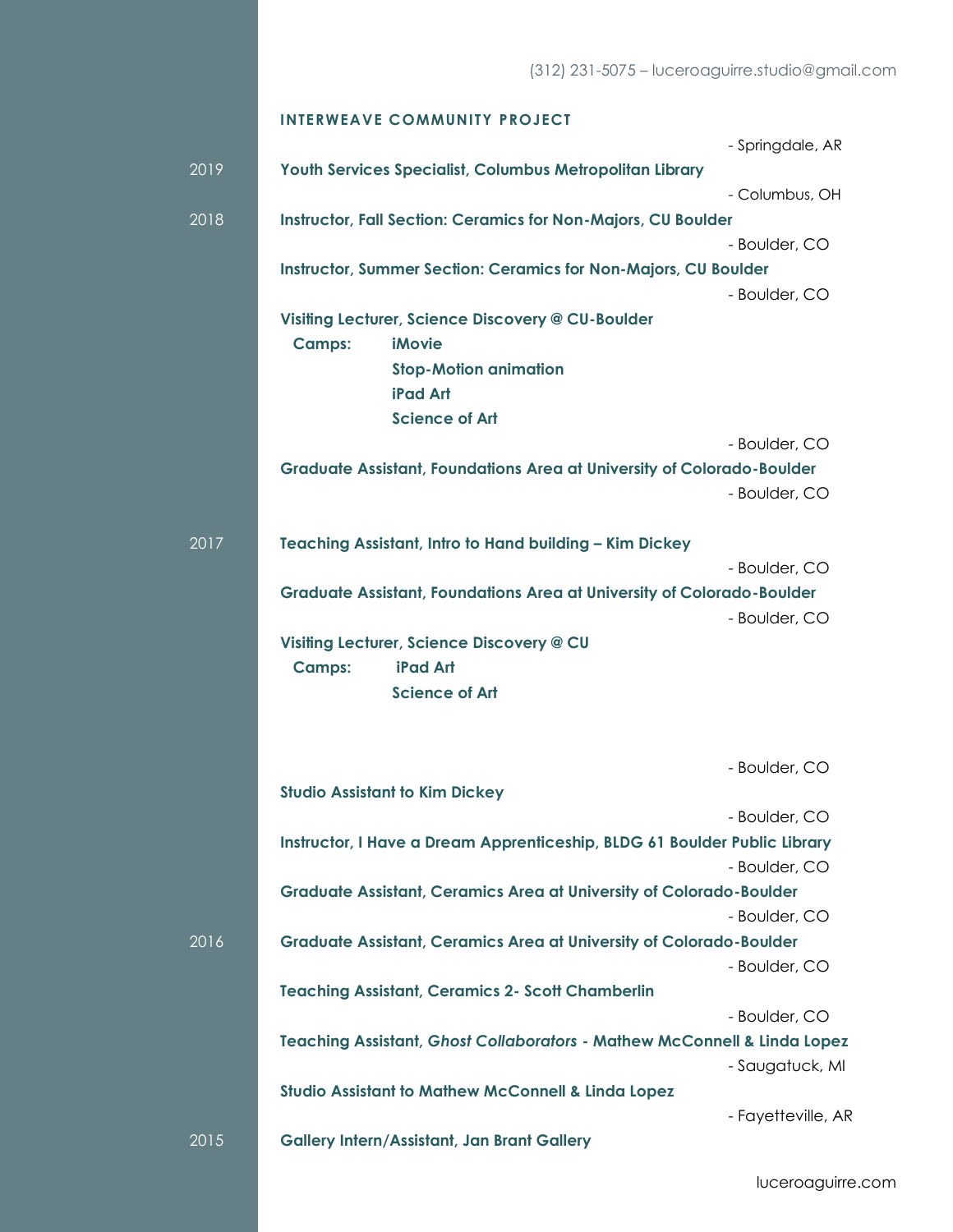|                              | (312) 231-5075 - luceroaguirre.studio@gmail.com                                                                                                                                                                                                                                                                                                                                                                                                                                    |  |
|------------------------------|------------------------------------------------------------------------------------------------------------------------------------------------------------------------------------------------------------------------------------------------------------------------------------------------------------------------------------------------------------------------------------------------------------------------------------------------------------------------------------|--|
|                              | - Bloomington, IL                                                                                                                                                                                                                                                                                                                                                                                                                                                                  |  |
| <b>RESIDENCIES</b>           |                                                                                                                                                                                                                                                                                                                                                                                                                                                                                    |  |
| 2020 - present<br>2019       | INTERWEAVE COMMUNITY PROJECT<br>Springdale, AR<br><b>ARCHIVE TRANSFORMED University of Colorado, Boulder, CO</b>                                                                                                                                                                                                                                                                                                                                                                   |  |
| <b>PUBLICATIONS</b>          |                                                                                                                                                                                                                                                                                                                                                                                                                                                                                    |  |
| 2020                         | <b>INSTALLATION - AUTUMN ISSUE - UNDER THE BRIDGE MAGAZINE</b><br>- Atlanta, GA                                                                                                                                                                                                                                                                                                                                                                                                    |  |
| GRANTS / AWARDS              |                                                                                                                                                                                                                                                                                                                                                                                                                                                                                    |  |
| 2017<br>2017<br>2015<br>2014 | NEUMAN FAMILY FELLOWSHIP University of Colorado, Boulder, CO<br><b>GETZELMAN SCHOLARSHIP University of Colorado, Boulder, CO</b><br>FRIENDS OF THE ARTS PROJECT GRANT Illinois State University, Normal, IL<br>MERIT SCHOLARSHIP Ox-bow School of Art, Saugatuck, MI<br><b>WESTCLIFF SCHOLARSHIP Anderson Ranch, Snowmass, CO</b><br>ALCORN FAMILY SCHOLARSHIP S.I.L.I.C.A, Illinois State University, Normal, IL<br>MARY WALKER SCHOLARSHIP Illinois State University, Normal, IL |  |